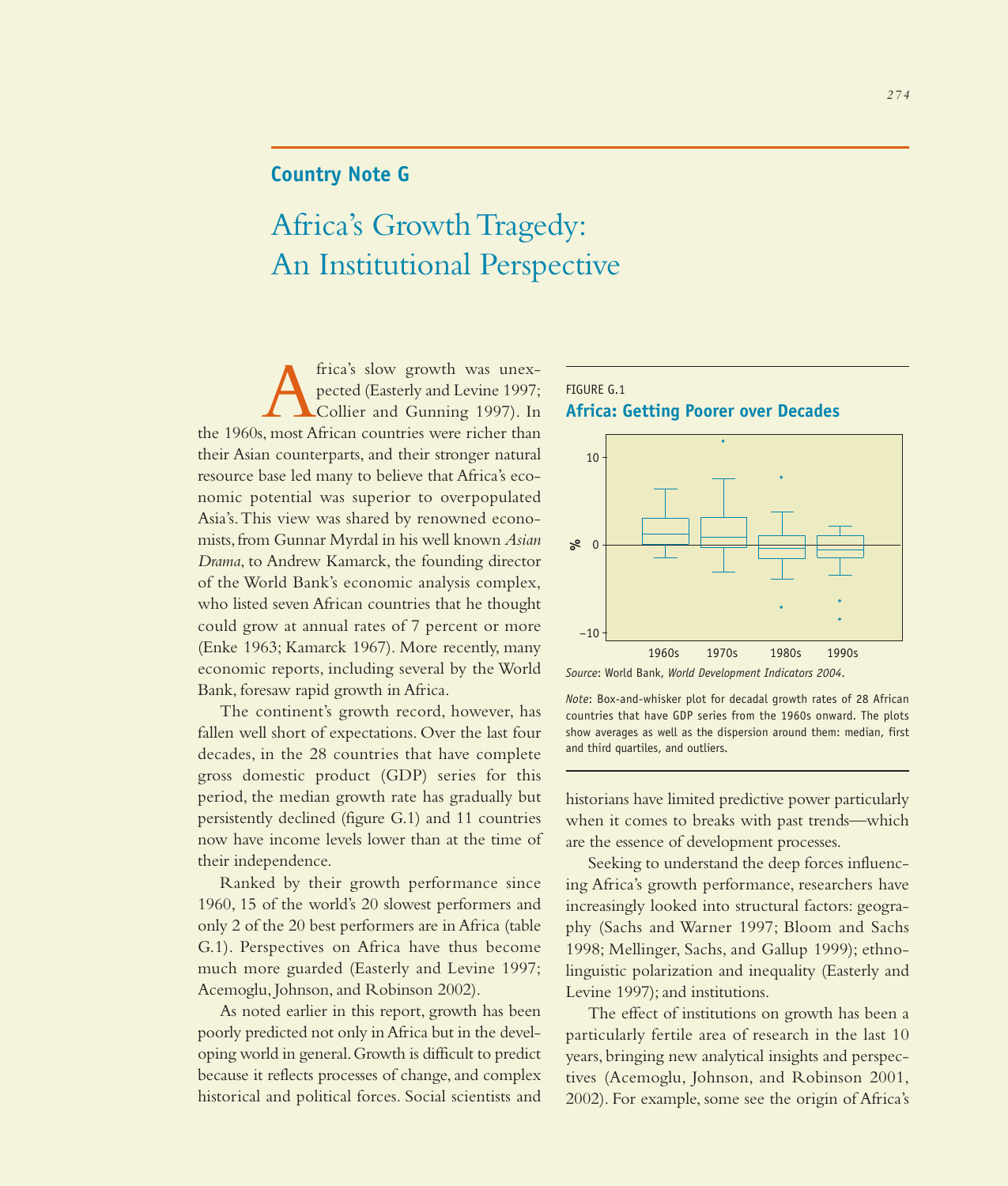| <b>Best performers</b> |     | Worst performers         |        |
|------------------------|-----|--------------------------|--------|
| <b>Botswana</b>        | 6.4 | Guyana                   | 0.5    |
| Korea, Rep. of         | 5.8 | Argentina                | 0.5    |
| Singapore              | 5.6 | Côte d'Ivoire            | 0.5    |
| China                  | 5.6 | <b>Bolivia</b>           | 0.3    |
| <b>Oman</b>            | 5.4 | Zimbabwe                 | 0.3    |
| Hong Kong, China       | 5.2 | <b>Burundi</b>           | 0.3    |
| Thailand               | 4.5 | Nigeria                  | 0.2    |
| Ireland                | 4.2 | Rwanda                   | 0.2    |
| Japan                  | 4.1 | Ghana                    | $-0.1$ |
| Malaysia               | 3.9 | Senegal                  | $-0.2$ |
| Portugal               | 3.8 | Chad                     | $-0.4$ |
| Lesotho                | 3.6 | Venezuela, R. B. de      | $-0.5$ |
| Indonesia              | 3.5 | Central African Republic | $-0.7$ |
| Spain                  | 3.3 | Zambia                   | $-1.1$ |
| Hungary                | 3.2 | Haiti                    | $-1.1$ |
| Greece                 | 3.2 | Sierra Leone             | $-1.1$ |
| Norway                 | 3.1 | Madagascar               | $-1.3$ |
| Egypt, Arab Rep. of    | 3.0 | Niger                    | $-1.5$ |
| Finland                | 2.9 | Liberia                  | $-3.2$ |
| Italy                  | 2.8 | Congo, Dem. Rep. of      | $-3.3$ |

#### TABLE G.1

## **African Growth in Context: Average Annual Growth Rates of Real per Capita GDP, 1960–2001**

*Source:* World Bank, *World Development Indicators 2005*.

*Note:* Real GDP per capita growth rates (only for countries with GDP per capita series since 1960).

institutional weaknesses in the long-lasting effects of European colonial rule, which had little incentive to develop African local institutions and focused instead on developing extractive institutions (Crawford 1994). As discussed in Country Note H on natural resources, the so-called natural resource curse has been another factor emphasized in the literature (Sachs and Warner 1995, 2001).

Recently, the focus has been on the African state. Scholarly research and policy making circles increasingly view poorly functioning state institutions as the root cause of Africa's development problems,and believe that solutions are to be found within the state itself and political institutions that link the state and society (Davidson 1992; Chege 1998; Herbst 2000; van de Walle 2001).

Post–World War II geopolitics played a role in many countries.The system of international relations polarized by the Cold War, which Africa's new democracies had to face after their independence, turned much of Africa into an arena of political struggle between the two superpowers. Cold War politics did not encourage the development of effective state institutions and good governance in Africa. In many instances, the United States and the Soviet Union supported political regimes and leaders intent on preventing such institutions from emerging (Herbst 2000).

From a longer historical perspective, the deeper cause may be the pattern of state formation in Africa (Herbst 2000). For geographical reasons, state power was particularly costly to consolidate in Sub-Saharan Africa: population densities were low and barriers to long-distance transport too numerous.Thus Africa's pattern of state formation and consolidation differed from those in some other parts of the world.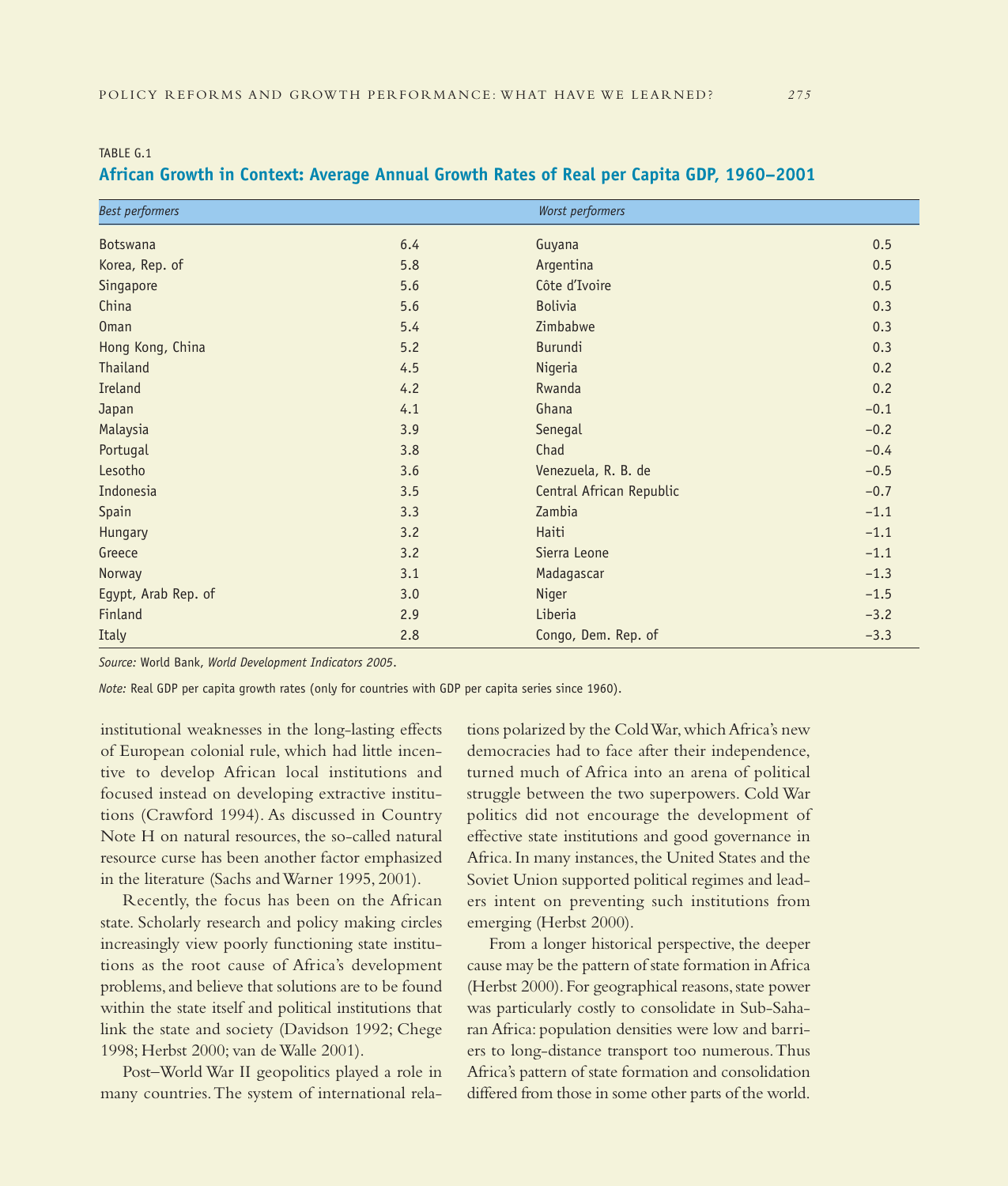In Europe, for example, land was scarce relative to labor, and therefore incentives to exert control over land were strong, even if at the cost of wars. Nation-states that could efficiently perform key functions—mobilize fiscal and human resources, organize and finance an army, provide public goods through effective administrations, and establish legitimacy,not least though their ability to deal with citizens through representative institutions—were able to thrive. States that could not, disappeared.

Herbst argues that this Darwinian process of state selection and survival did not take place in Africa, where it was labor that was scarce, not land. The drawing of national borders by former colonial powers, independent of the new states' ability to exert their authority over their territories, worsened the problem by enabling "weak" states to persist without requiring them to strengthen their institutional foundations, effectiveness, or political legitimacy. Because their countries lacked the external threat of war or territorial conquest that had driven much of European state-building, postcolonial African leaders never faced significant incentives to extend their power including power related to the provision of public goods on the entirety of their territory.States that did not have to fight to survive had no need to invest in effective administrative and fiscal institutions, to control domestic opposition,or to make political concessions to their citizens. Aid and the Cold War accentuated this state of affairs in some countries.

Other observers have emphasized the emergence of the African state, not as an organic evolution of existing societal and institutional arrangements, but as an artificial creation oblivious to those arrangements. Mamdani (1996), for instance, pointed out that European colonial rule created state institutions relying on customary law under a regime of "decentralized despotism," which was exerted through indigenous chiefs.The population was ill-prepared to participate as citizens in the modern states that succeeded colonial rule. Hence, Mamdani argues, most of Africa's postcolonial history is to be understood as citizens' struggle for their rights. Davidson (1992) emphasized that the nation-state as a mode of social organization was ill-suited to African realities.A European creation, it ignored the checks and balances embedded in indigenous power structures and their evolution in the years before colonial rule. It alienated political structures from the lives and needs of the population. As a result, following decolonization, modes of governance rapidly shifted to "neopatrimonial" systems of rule, characterized by "client-patron" relationships (Joseph 1998).

Seeking a solution to Africa's states' inability to exercise their authority across the territories they are to control, Herbst (2000) suggested rethinking colonially-imposed borders.While this is a highly controversial solution, Davidson (1992) also suggests that creative thinking is needed to find alternatives to nation states, that can incorporate indigenous African forms and traditions of governance. Recent reports suggest looser political arrangements, to enable greater autonomy in divided societies (World Bank 2000g; Ndegwa and Levy 2003).

While different forms of explanation—geographical, political, institutional—all provide useful insights and perspectives, it is unlikely that any single approach will be able to respond to all the questions that the continent's performance raises. For example, none is able to explain the differential growth within the continent.Why has Botswana been able to grow at the world's fastest rate for the past four decades, notwithstanding one of the highest rates of income inequality in the world and a reliance on natural resources, which has been a curse in many other developing countries? Why has Tanzania been able to maintain corruption at relatively modest levels, and to create a national ethic? Why has political stability been elusive in Côte d'Ivoire in the past 10 years, but not in Ghana? Among Africa's largest economies, why have some countries been able to grow so much faster than others (figure G.2)? As emphasized throughout this report, specificity is important for accurate analysis of growth and for design of effective growth strategies: depending on the country, or the time, some factors may be more important than others.

Recent improvements in policies seem to account for improvements in performance starting in the second half of the 1990s, when the median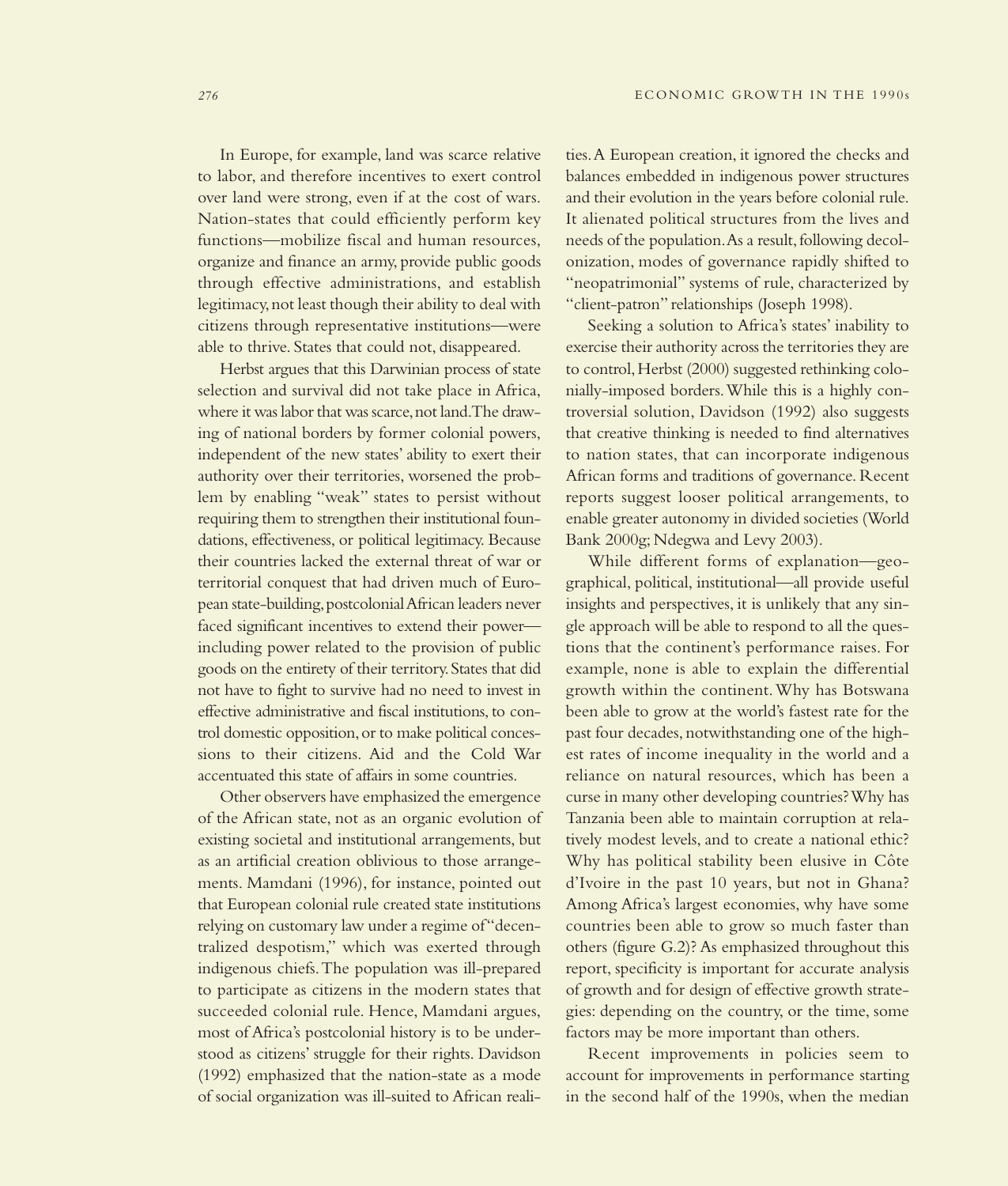growth rate rose from  $-0.6$  to a positive 0.9 percent—a significant 1.5 percentage point increase (figure G.3).Yet behind these policy improvements were improvements in political governance in some cases (Ghana, Kenya, Mali,Tanzania, Uganda) while in others there were improvements in security (Mozambique, Sudan), making it difficult to see a stable causal relationship. Although some studies (Gelb, Ngo, and Ye 2004) show that structural reforms and the quality of their implementation track African performance quite well (table G.2), there is in Africa a strong sense that improvements in the economic fortunes of the continent will depend on its ability to establish effective political governance structures and to ensure security—from which better policies will necessarily emerge.This perception is confirmed by the focus of new leaders on dealing with weak institutions—in, for example, Ethiopia, Ghana, Mali, Mozambique, Tanzania, South Africa, and Uganda (World Bank 2000g).

Expectations that the improvement noted above indicates a break with past trends need to be balanced with the knowledge that few developing countries have been able to transform episodes of growth into sustained and prolonged growth. As discussed in Country Note B,"Lessons from Countries That Have Sustained Their Growth," the key is countries' ability continuously to adjust and reform institutions in a manner that enables them to sustain higher levels of income and lay the basis for further growth.

#### FIGURE G.2

#### **Africa's Seven Biggest Economies: Volatile and Unstable**  (indexes, 1960=100)



*Source*: World Bank, *World Development Indicators 2004*.

*Note:* African countries with the largest populations and with GDP per capita series starting in the 1960s.

#### FIGURE G.3

### **Africa: Rebounding in the Late 1990s**

(median of GDP per capita growth rates)



*Source*: World Bank, *World Development Indicators 2004*.

*Note*: Numbers of countries in each sample are in parentheses. "Aggregate" is total Sub-Saharan African GDP over total population. Three-year moving averages.